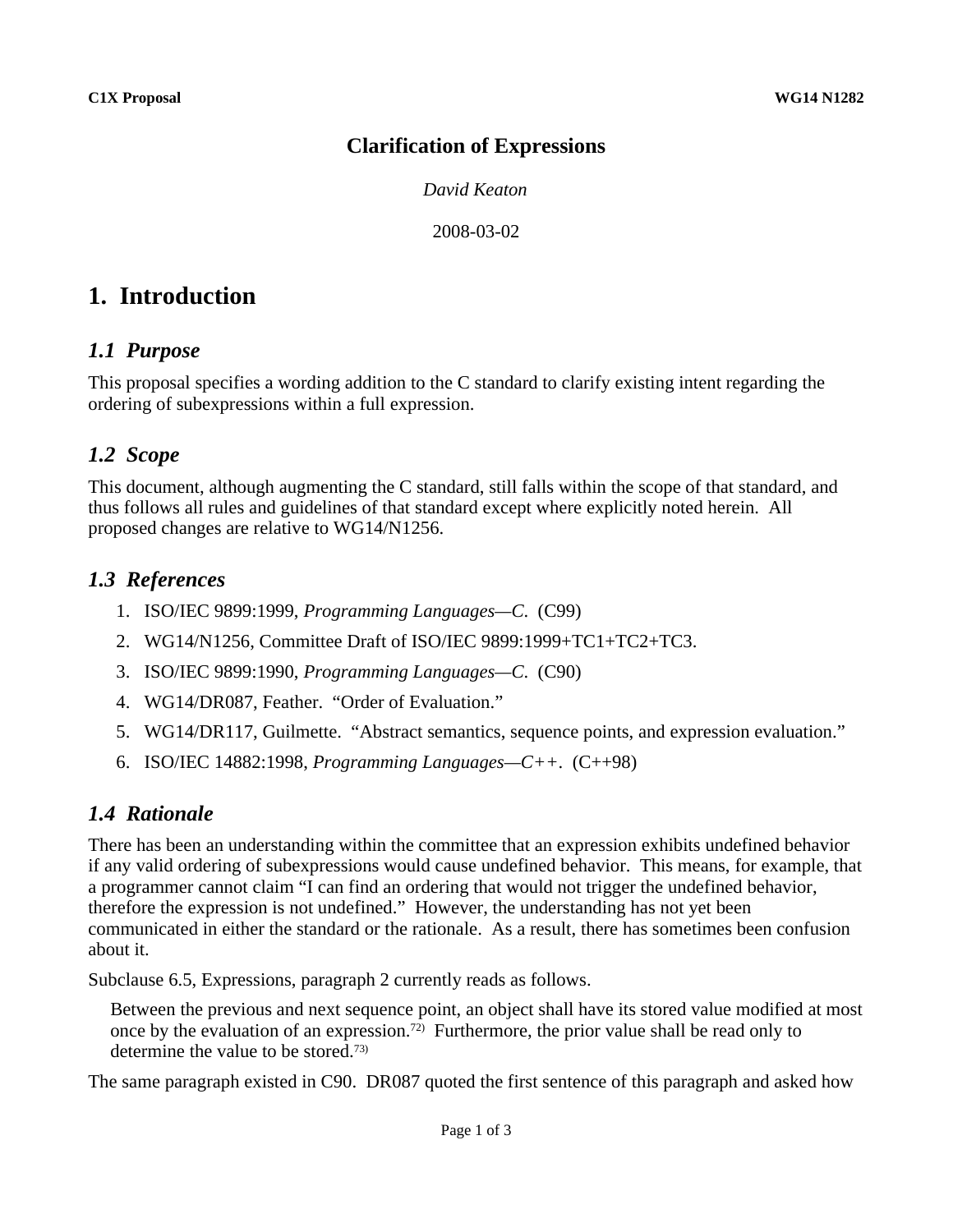to interpret the standard when applying it to the marked lines of the following program.

```
int g;
int main(void)
{
     int x;
     x = (10, g = 1, 20) + (30, g = 2, 40); /* Line A */
     x = (10, f(1), 20) + (30, f(2), 40); /* Line B */
     x = (g = 1) + (g = 2); /* Line C */
     return 0;
}
int f(int i)
{
     g = i;
     return 0;
}
```
The committee's response to DR087 was a definite reference to the understanding, but did not state it explicitly.

In line B, the expression does not exhibit undefined behavior, but because the order of evaluation of the operands of the addition operator is not specified and function calls do not overlap, it is unspecified whether **g** will attain the value 1 or 2. Lines C and A violate the quoted restriction from subclause 6.3 [6.5 in C99], so the behavior is undefined.

This was the first time that evidence of the principle was placed in writing.

DR117 then presented the same quote and a program with an equivalent problem, along with the more specific question "Does the following code involve usage which renders the code itself not strictly conforming?" It drew the following response.

The C Standard does not forbid an implementation from interleaving the subexpressions in the given example as specified above. Similarly, there is no requirement that an implementation use this particular interleaving. It is irrelevant that one particular interleaving yields code that properly delimits multiple modifications of the same object with sequence points. Any program that depends on this particular interleaving is depending on unspecified behavior, and is therefore not strictly conforming.

This adds some information, but bases its rejection of the program on unspecified behavior rather than undefined behavior. Since DR117's question was more specific, the committee was not required to go beyond this explanation. The missing link is the principle that if it is unspecified whether undefined behavior occurs, then the behavior is undefined. In other words, the more severe problem wins. That principle leads to the DR087 response.

C++98 clause 5, Expressions, paragraph 4 (known as 5p4) adopted the C wording and followed the reasoning through to the ultimate conclusion from DR087, adding the following sentence to document the understanding.